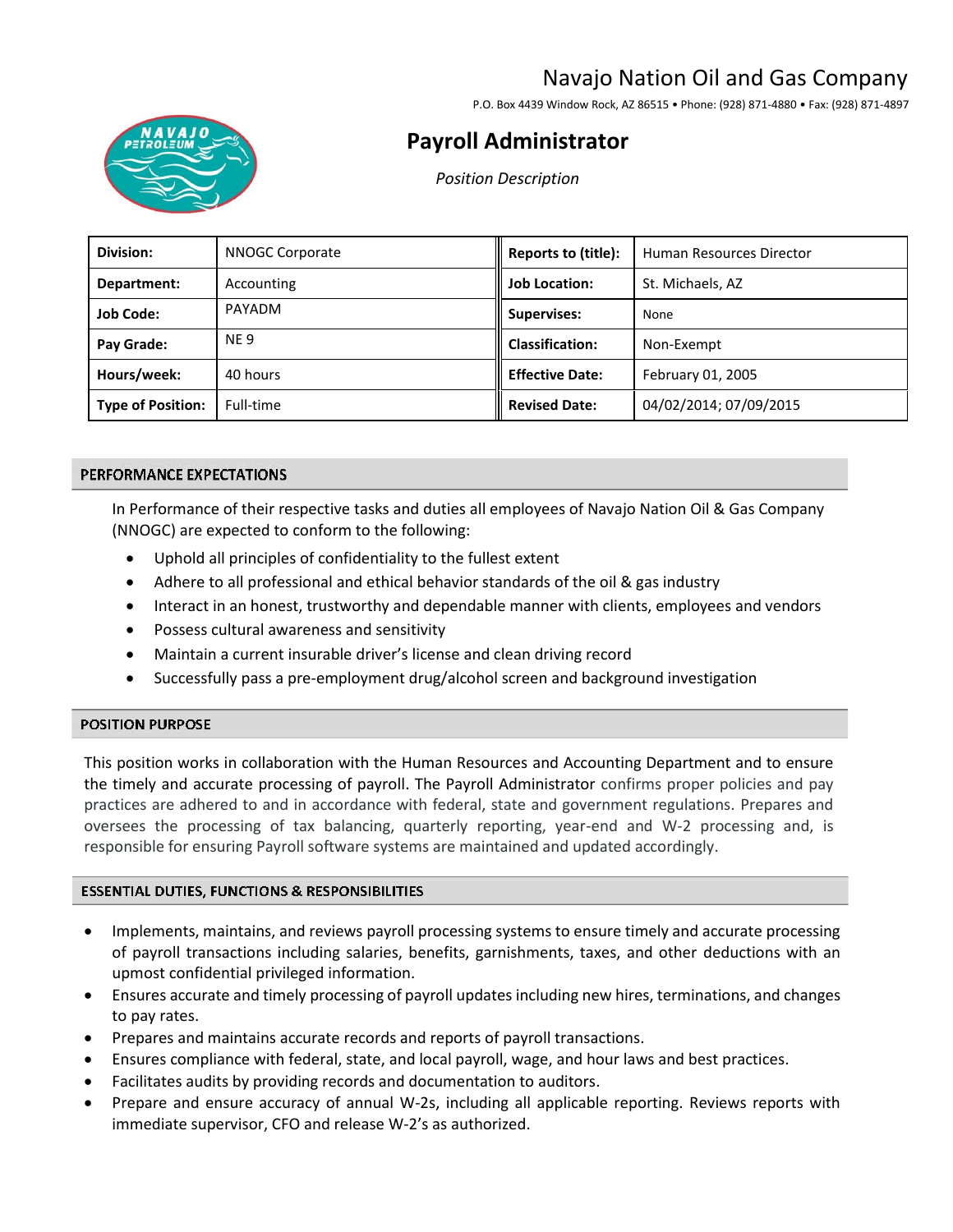- Complete preliminary reconciliation of month-end and quarter-end payroll accounts, for 401(k) contributions and loans, workers' compensation, employee benefits, garnishments, and all payroll taxes.
- Works closely with the Accounting Department for payroll journal entries and reconcile to the General Ledger (GL) on a bi-weekly, quarterly to annual basis. Maintain records of all meetings and action items.
- Monitor all benefit hours, ensure accurate totals, benefit eligibility is activation for new employees, report employer liability, maintain control of usage and grants.
- Provide internal payroll adhoc reports and information to the management team, as appropriate
- Perform other duties as assigned

# MINIMUM MANDATORY QUALIFICATIONS

Experience:

• Five (5) years experience in a payroll and accounting department; and 2 years job related experience in the administration of payroll taxes. Certification in Fundamentals of Payroll preferred

Education:

• Associate's Degree in Business Administration, Accounting or related field

Mandatory Knowledge, Skills, Abilities, and Other Qualifications:

- Considerable knowledge of principles and practices of accounting/payroll administration
- Knowledge of current computer software applications, including Windows 11, HRIS/Payroll Software (e.g., UKG, ADP, etc).
- Knowledge of personnel administration procedures
- Ability to operate standard office equipments
- Ability to maintain a high level of confidentiality
- Skilled at analyzing and problem solving
- Skilled at effective oral and written communication
- Excellent interpersonal skills
- Ability to multitask in any situation

#### **POSITION PREFERENCES**

Licenses and Certifications:

#### **WORK ENVIRONMENT**

| Work Environment: | Work is generally performed in an office setting with a moderate noise level.<br>Variable hours based on operational needs. Tight time constraints and multiple<br>demands are common. Travel and after hours work may be required                                                                         |
|-------------------|------------------------------------------------------------------------------------------------------------------------------------------------------------------------------------------------------------------------------------------------------------------------------------------------------------|
| Physical demands: | While performing the duties of this job, the employee regularly is required to<br>sit; use hands to finger, handle, or feel; and talk or hear. The employee<br>occasionally is required to stand; walk; and reach with hands and arms. The<br>employee must occasionally lift and/or move up to 25 pounds. |
| Mental demands:   | There are a number of deadlines associated with this position. The employee<br>must also multi-task and interact with a wider variety of people on various and,<br>at times, complicated issues.                                                                                                           |